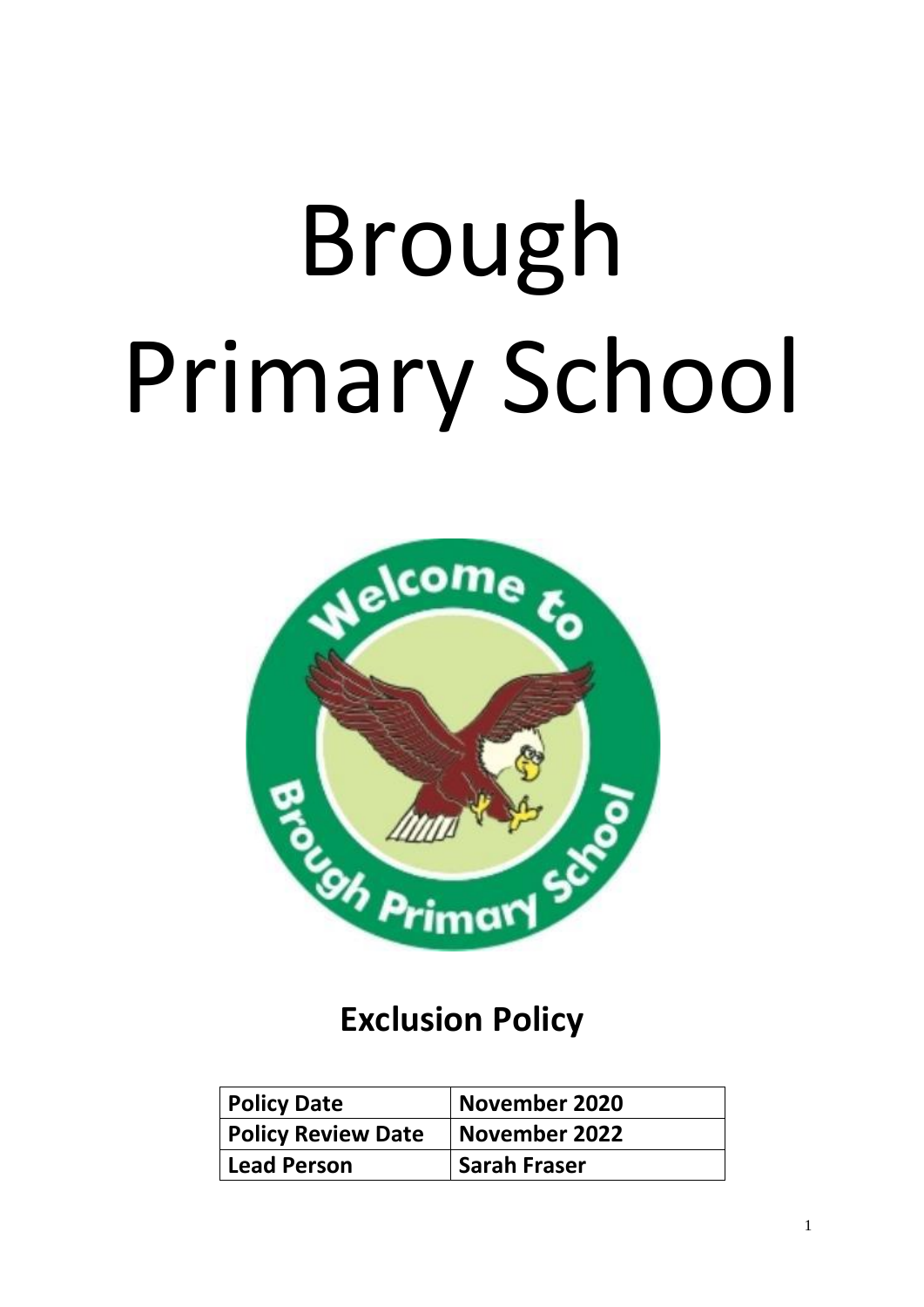*This policy should be read in conjunction with our Behaviour Policy, Anti-bullying Policy, SEND Policy, Safeguarding Policy, Inclusion Policy, Child Protection Policy, Physical Intervention Policy and all policies relating to complaints about staff.*

*It should also be read in conjunction with "Exclusion from maintained schools, Academies and pupil referral units in England" DFE September 2017.*

# **Aims**

Brough Primary is a very inclusive school. It works hard to meet the needs of all children. The happiness and welfare of all pupils is paramount. The promotion of positive behaviour is at the heart of the school. The school believes that exclusion is **not** helpful in the promotion of good behaviour. Therefore, fixed-term periods of exclusion from school will only be used as a last resort for one off serious incidents or as a culmination of recorded, disruptive or dangerous behaviour.

Our school aims to ensure that:

- The exclusions process is applied fairly and consistently
- The exclusions process is understood by governors, staff, parents and pupils
- Pupils in school are safe and happy

Under Section 51A(1) of the Education Act 2002:

#### *"Only the head teacher of a school can exclude a pupil and this must be on disciplinary grounds. A pupil may be excluded for one or more fixed periods (up to a maximum of 45 school days in a single academic year), or permanently".*

#### **The decision to exclude**

Only the head teacher, or a person acting with the head teacher's authority, can exclude a pupil from school. A permanent exclusion will be taken as a last resort.

A decision to exclude a pupil will be taken only:

- In response to serious or persistent breaches of the school's behaviour policy, **and**
- If allowing the pupil to remain in school would seriously harm the education or welfare of others

Before deciding whether to exclude a pupil, either permanently or for a fixed period, the head teacher will:

- Consider all the relevant facts and evidence, including whether the incident(s) leading to the exclusion were provoked
- Allow the pupil to give their version of events
- Consider if the pupil has special educational needs (SEN)

If a child is sent home at any point on disciplinary grounds this must be recorded as an exclusion (recorded in minimum of half day 'blocks'). Lunchtime exclusions are counted as half a school day for statistical purposes and in determining whether a governing board meeting is triggered.

If a child's behaviour outside of school can have a detrimental effect on behaviour in school, brings the school into disrepute or undermines the authority of senior staff, exclusion from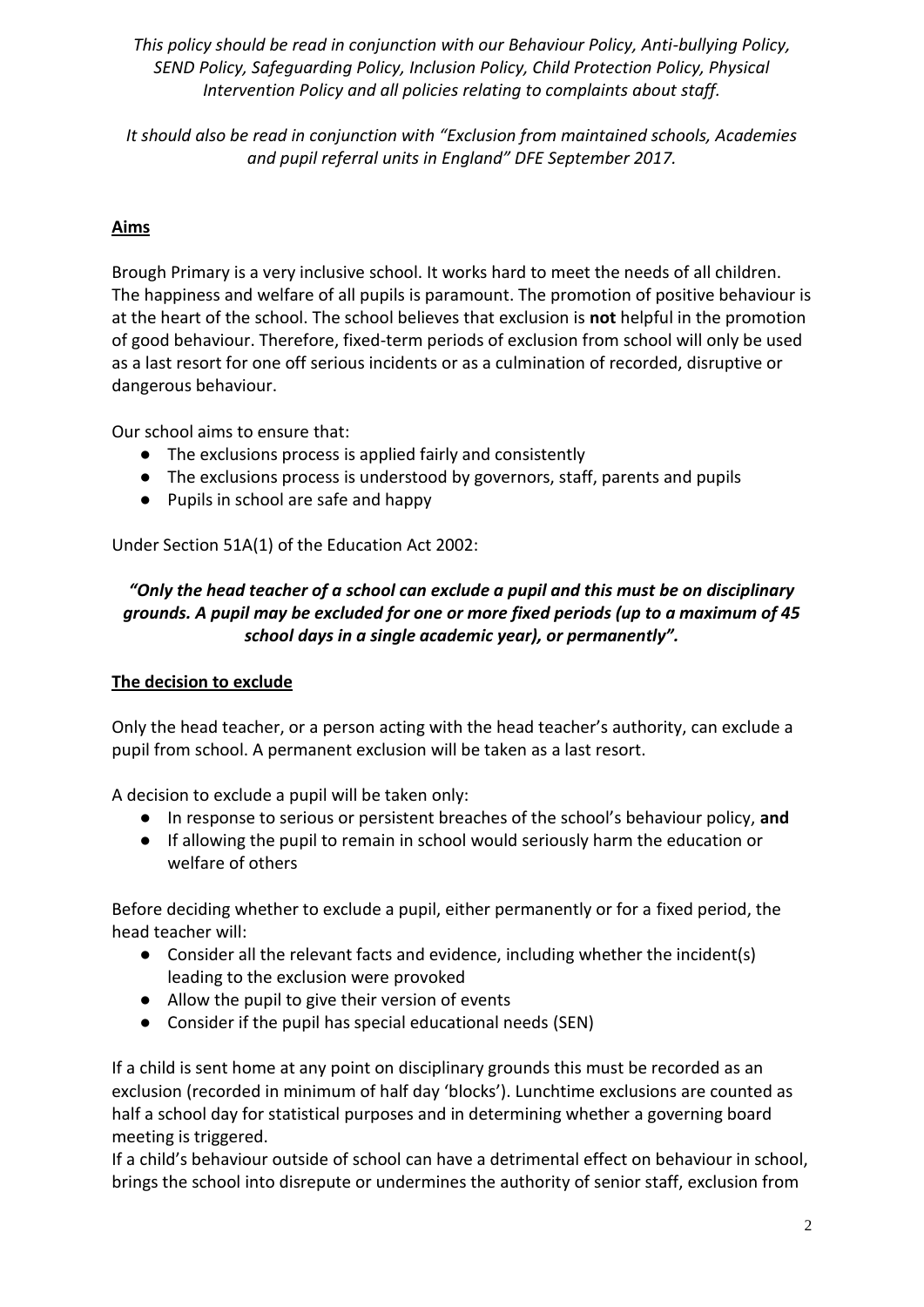school can be a considered option. This is in line with the school behaviour policy and instances should be judged on their own merit or severity.

When establishing the facts in relation to an exclusion decision, the head teacher must apply the civil standard of proof, i.e. "on the balance of probabilities"; meaning that it is more likely than not that a fact is true, rather than the criminal standard of "beyond reasonable doubt".

Under the Equality Act 2010 (the Equality Act), schools must not discriminate against, harass or victimise pupils because of their: sex; race; disability; religion or belief; sexual orientation; pregnancy/maternity; or because of a gender reassignment. For disabled children, this includes a duty to make reasonable adjustments to policies and practises and the provision of auxiliary aids.

## **Roles and responsibilities for fixed term exclusions**

#### - **Informing parents**

The head teacher will immediately provide the following information, in writing, to the parents of an excluded pupil:

- The reason(s) for the exclusion
- The length of a fixed-term exclusion or, for a permanent exclusion, the fact that it is permanent
- Information about parents' right to make representations about the exclusion to the governing board and how the pupil may be involved in this
- Where there is a legal requirement for the governing board to meet to consider the reinstatement of a pupil, and that parents have a right to attend a meeting, be represented at a meeting (at their own expense) and to bring a friend.

The head teacher will also notify parents by the end of the afternoon session on the day their child is excluded that for the first 5 school days of an exclusion, or until the start date of any alternative provision where this is earlier, parents are legally required to ensure that their child is not present in a public place during school hours without a good reason. Parents may be given a fixed penalty notice or prosecuted if they fail to do this. If alternative provision is being arranged, the following information will be included when notifying parents of an exclusion:

- The start date for any provision of full-time education that has been arranged
- The start and finish times of any such provision, including the times for morning and afternoon sessions, where relevant
- The address at which the provision will take place
- Any information required by the pupil to identify the person they should report to on the first day.

Where this information on alternative provision is not reasonably ascertainable by the end of the afternoon session, it may be provided in a subsequent notice, but it will be provided no later than 48 hours before the provision is due to start. The only exception to this is where alternative provision is to be provided before the sixth day of an exclusion, in which case the information can be provided with less than 48 hours' notice with parents' consent.

#### **Informing the governing board and local authority**

The head teacher must also inform the governing body and the local authority of the following, immediately: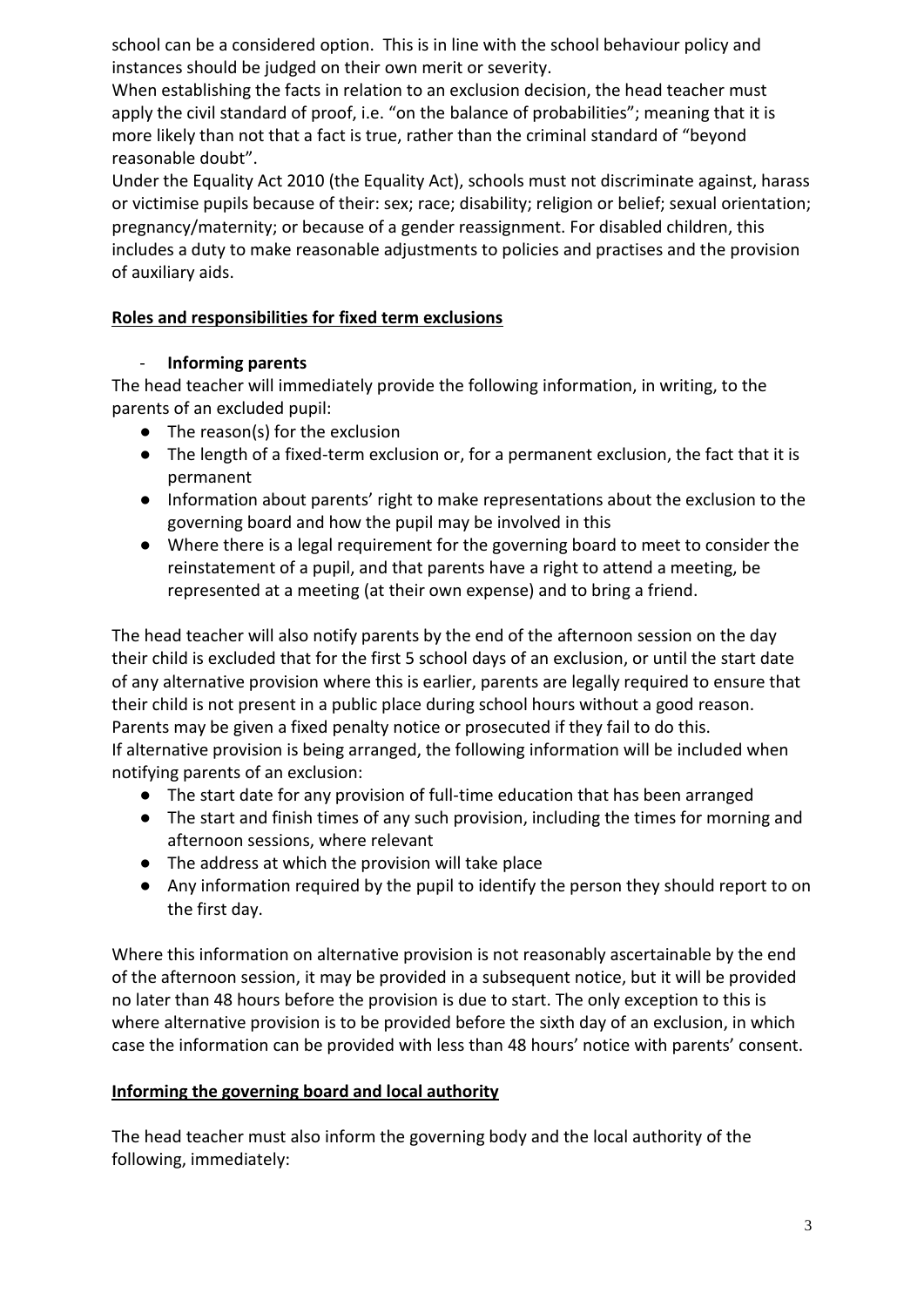- 1. A permanent exclusion (including where a fixed period exclusion is made permanent)
- 2. Exclusions that would result in the pupil being excluded for more than five school days (or more than ten lunchtimes) in a term
- 3. Exclusions which would result in the pupil missing a public examination or national curriculum test.

For all other exclusions the head teacher must notify the local authority and governing body once a term.

# **Duties of the governing body**

The governing body must consider the reinstatement of an excluded pupil **within 15 school days** of receiving notice of the exclusion if:

- The exclusion is permanent
- It is a fixed period exclusion which would bring the pupil's total number of school days of exclusion to more than 15 in a term
- It would result in a pupil missing a public examination or national curriculum test.

If requested to do so by the parents, the governing body must consider the reinstatement of an excluded pupil within 50 school days of receiving notice of the exclusion if a pupil would be excluded from school for more than five school days, but not more than 15, in a single term.

Parents, head teacher and LA representative must be invited to a meeting of the governing body, Pupil Discipline Committee, and allowed to make representations.

Where the governing body is legally required to consider an exclusion they must consider:

- The interests and circumstances of the excluded pupil
- The interests of other pupils and people working at the school
- The representations made by parents, head teacher and LA representative (if present).

The governing body can either uphold the exclusion or direct reinstatement of the pupil immediately or on a particular date.

# **Permanent Exclusion**

In the case of a permanent exclusion the following procedures relating to the duties of the head teacher and the governors apply. Permanent exclusions can be auctioned on either one off events, if serious enough, or based on a catalogue of prior misdemeanours or poor behaviour. In all cases it is key that careful documentation is kept and includes the times and dates of incidents, interviews and follow up investigations.

If, following a meeting of the Pupil Discipline Committee the exclusion is upheld by the governing body, the head teacher must remove the child's name from the register as long as the following occur:

15 school days have passed since the parents were notified of the governing body's decision to uphold a permanent exclusion and no application has been made for an independent review panel